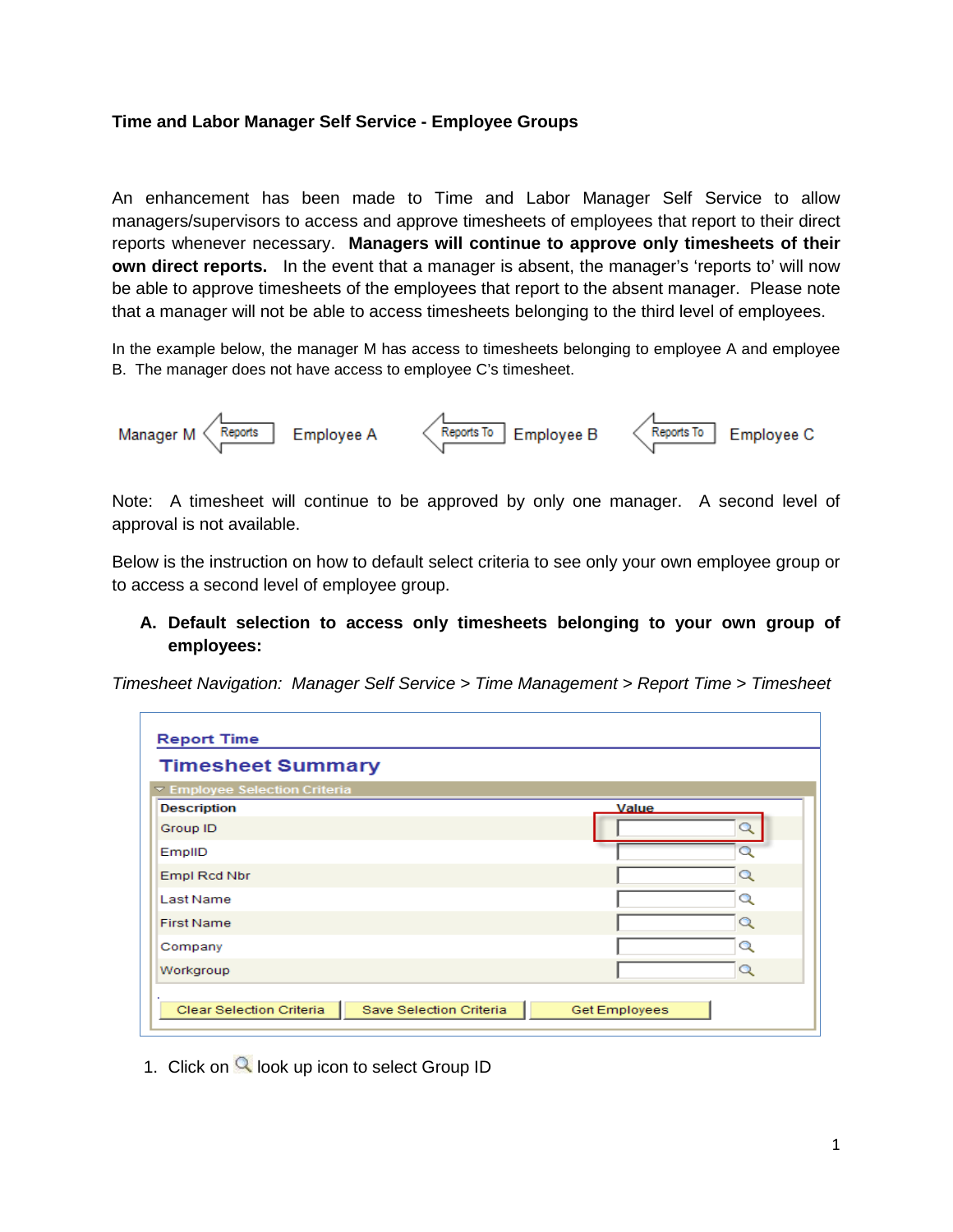| <b>Look Up Value</b>     |                                           |                                                  |  |  |  |  |  |  |  |  |
|--------------------------|-------------------------------------------|--------------------------------------------------|--|--|--|--|--|--|--|--|
| begins with<br>Group ID: |                                           |                                                  |  |  |  |  |  |  |  |  |
|                          | Description:   begins with $ \mathbf{v} $ |                                                  |  |  |  |  |  |  |  |  |
| Look Up                  | Clear                                     | Cancel<br><b>Basic Lookup</b>                    |  |  |  |  |  |  |  |  |
| <b>View All</b>          | <b>Search Results</b>                     | First<br>1-8 of 8<br>l ast<br>IЪ                 |  |  |  |  |  |  |  |  |
|                          |                                           | <b>Group ID Group Type Indicator Description</b> |  |  |  |  |  |  |  |  |
| 340CK                    | Dynamic                                   | POTTORFF, VONCILE                                |  |  |  |  |  |  |  |  |
| 340EL                    | Dynamic                                   | <b>Preventive Medical Consultant</b>             |  |  |  |  |  |  |  |  |
|                          |                                           |                                                  |  |  |  |  |  |  |  |  |
| 340EM                    | Dynamic                                   | DELCAMBRE, MAYE                                  |  |  |  |  |  |  |  |  |
| 340FN                    | Dynamic                                   | POCH, THEODORE                                   |  |  |  |  |  |  |  |  |
| 340FX                    | Dynamic                                   | MONIER, DEDE                                     |  |  |  |  |  |  |  |  |
| 340KF                    | Dynamic                                   | NETZER, EMERY                                    |  |  |  |  |  |  |  |  |
| 340KQ                    | Dynamic                                   | Public Health Lab Director                       |  |  |  |  |  |  |  |  |

2. Click on the hyperlink of your own group – Your name is in the Description column

| <b>Timesheet Summary</b><br>▼ Employee Selection Criteria<br>Value<br><b>Description</b><br>340EM<br>Group ID<br>EmplID<br>Empl Rcd Nbr<br>Q<br>Last Name<br>Q<br><b>First Name</b><br>О<br>Q<br>Company<br>Q<br>Workgroup | <b>Report Time</b> |  |
|----------------------------------------------------------------------------------------------------------------------------------------------------------------------------------------------------------------------------|--------------------|--|
|                                                                                                                                                                                                                            |                    |  |
|                                                                                                                                                                                                                            |                    |  |
|                                                                                                                                                                                                                            |                    |  |
|                                                                                                                                                                                                                            |                    |  |
|                                                                                                                                                                                                                            |                    |  |
|                                                                                                                                                                                                                            |                    |  |
|                                                                                                                                                                                                                            |                    |  |
|                                                                                                                                                                                                                            |                    |  |
|                                                                                                                                                                                                                            |                    |  |
|                                                                                                                                                                                                                            |                    |  |
| Save Selection Criteria<br>Clear Selection Criteria<br>Get Employees                                                                                                                                                       |                    |  |

- Save Selection Criteria 3. Your group should now appear in the Group ID box. Click. button to save your Selection Criteria From now on, any time you are in this page, the group ID will be automatically defaulted to this group.
- 4. When you click the **CHE** Get Employees button, only your own direct reports will appear in the list.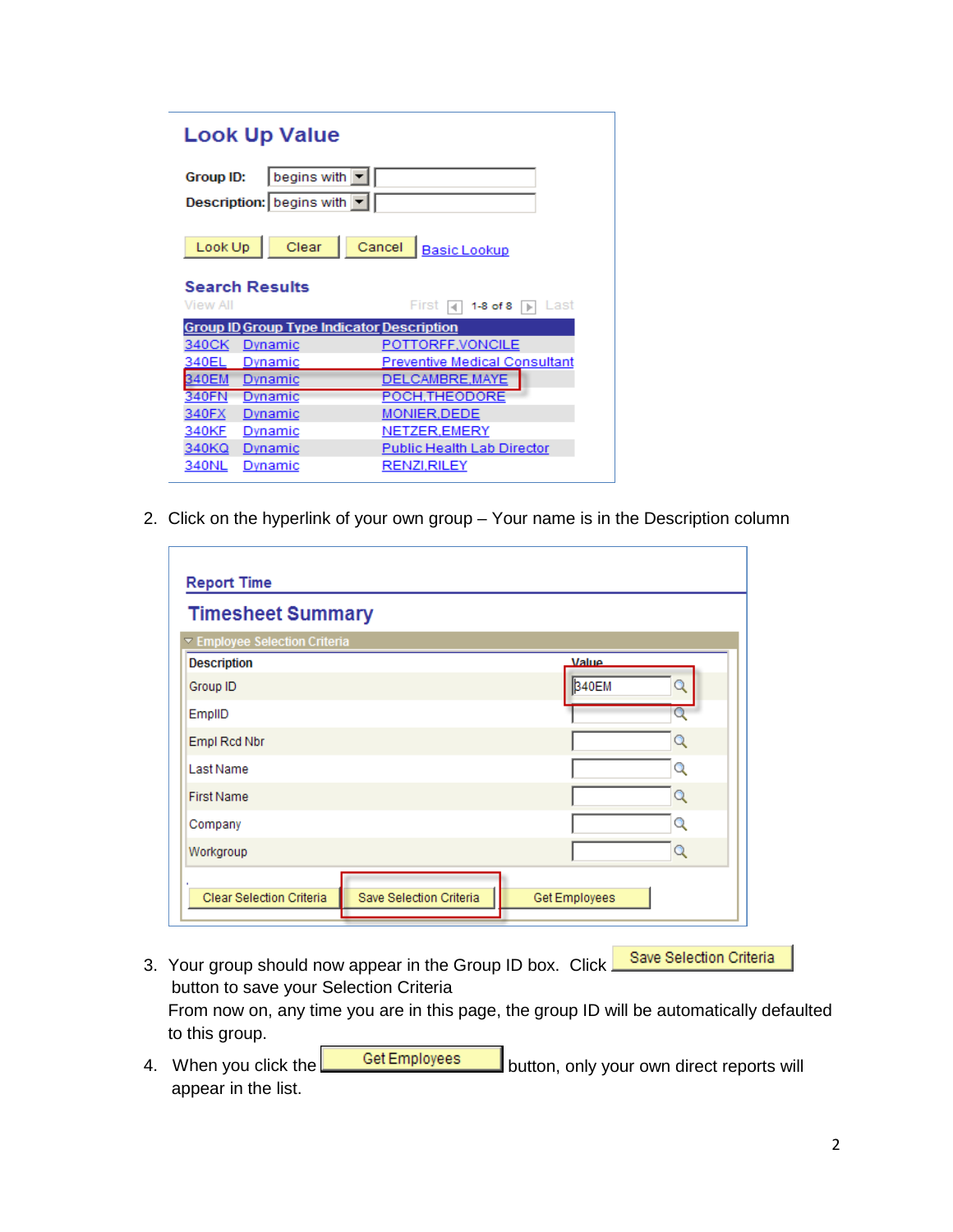| <b>Description</b><br>Group ID<br>EmplID<br>Empl Red Nbr<br><b>Last Name</b><br><b>First Name</b><br>Company<br>Workgroup | Value<br>340EM       |  |
|---------------------------------------------------------------------------------------------------------------------------|----------------------|--|
|                                                                                                                           |                      |  |
|                                                                                                                           |                      |  |
|                                                                                                                           |                      |  |
|                                                                                                                           |                      |  |
|                                                                                                                           |                      |  |
|                                                                                                                           |                      |  |
|                                                                                                                           |                      |  |
|                                                                                                                           |                      |  |
|                                                                                                                           |                      |  |
| Save Selection Criteria<br><b>Clear Selection Criteria</b>                                                                | <b>Get Employees</b> |  |

| View By:<br>Week |  | Date: 11/28/2012   DRefresh |  | << Previous Week | Next Week >> |
|------------------|--|-----------------------------|--|------------------|--------------|
|------------------|--|-----------------------------|--|------------------|--------------|

| First $\Box$ 1.7 of 7 $\Box$ Last<br>Employees For VONCILE POTTORFF. Totals From 11/26/2012 - 12/02/2012<br><b>Customize I Find</b> |              |                                                   |              |                          |                                                  |       |                       |                                               |       |
|-------------------------------------------------------------------------------------------------------------------------------------|--------------|---------------------------------------------------|--------------|--------------------------|--------------------------------------------------|-------|-----------------------|-----------------------------------------------|-------|
| Name                                                                                                                                | <b>Hours</b> | <b>Reported Hours to be Scheduled</b><br>Approved | <b>Hours</b> | <b>Exception Absence</b> | <b>Approved/Submitted Denied</b><br><b>Hours</b> | Hours | <b>Employee</b><br>ID | <b>Empl</b><br>Red<br>Workgroup<br><b>Nbr</b> | Compa |
| ELIDA SIDHU                                                                                                                         | 0.00         | 0.00                                              | 0.00         |                          | 0.00                                             |       | 0.00.135600           | 0.340ES1WRB                                   | 340   |
| <b>JI SIEGLE</b>                                                                                                                    | 0.00         | 0.00                                              | 0.00         |                          | 0.00                                             |       | 0.00 128255           | 0.340ES1WRB                                   | 340   |
| LEDA BECHER                                                                                                                         | 0.00         | 0.00                                              | 0.00         |                          | 0.00                                             |       | 0.00 148389           | 0.340ES1WRB                                   | 340   |
| LORELEI HARDRICK                                                                                                                    | 0.00         | 0.00                                              | 0.00         |                          | 0.00                                             |       | 0.00 137129           | 0 340ES1WRB                                   | 340   |
| <b>MARYLYNN SANTILLO</b>                                                                                                            | 0.00         | 0.00                                              | 0.00         |                          | 0.00                                             |       | 0.00 133338           | 0 340ES1WRB                                   | 340   |
| NANNIE DITTRICH                                                                                                                     | 0.00         | 0.00                                              | 0.00         |                          | 0.00                                             |       | 0.00 130123           | 0 340ES1WRB                                   | 340   |
| <b>PURA WEDGE</b>                                                                                                                   | 0.00         | 0.00                                              | 0.00         |                          | 0.00                                             |       | 0.00 145492           | 0 340ES1WRB                                   | 340   |

## **B. Access other group of employees**

To access other groups of employees, follow the same steps above. Do not save selection criteria (skip step 3) as it will override your default selection.

## **C. Access all employees**

To access all employee groups, clear out group ID by clicking on the

| Clear Selection Criteria | <b>J</b> button and then click the $L$ | Get Employees | ™button. |
|--------------------------|----------------------------------------|---------------|----------|
|                          |                                        |               |          |

| <b>Report Time</b>                                  |                      |          |  |  |  |  |  |  |  |
|-----------------------------------------------------|----------------------|----------|--|--|--|--|--|--|--|
| <b>Timesheet Summary</b>                            |                      |          |  |  |  |  |  |  |  |
| ▼ Employee Selection Criteria                       |                      |          |  |  |  |  |  |  |  |
| <b>Description</b>                                  | Value                |          |  |  |  |  |  |  |  |
| Group ID                                            |                      | Q        |  |  |  |  |  |  |  |
| EmplID                                              |                      | Q        |  |  |  |  |  |  |  |
| Empl Rcd Nbr                                        |                      | $\circ$  |  |  |  |  |  |  |  |
| <b>Last Name</b>                                    |                      | Q        |  |  |  |  |  |  |  |
| <b>First Name</b>                                   |                      | $\alpha$ |  |  |  |  |  |  |  |
| Company                                             |                      | Q        |  |  |  |  |  |  |  |
| Workgroup                                           |                      | $\alpha$ |  |  |  |  |  |  |  |
| Clear Selection Criteria<br>Save Selection Criteria | <b>Get Employees</b> |          |  |  |  |  |  |  |  |